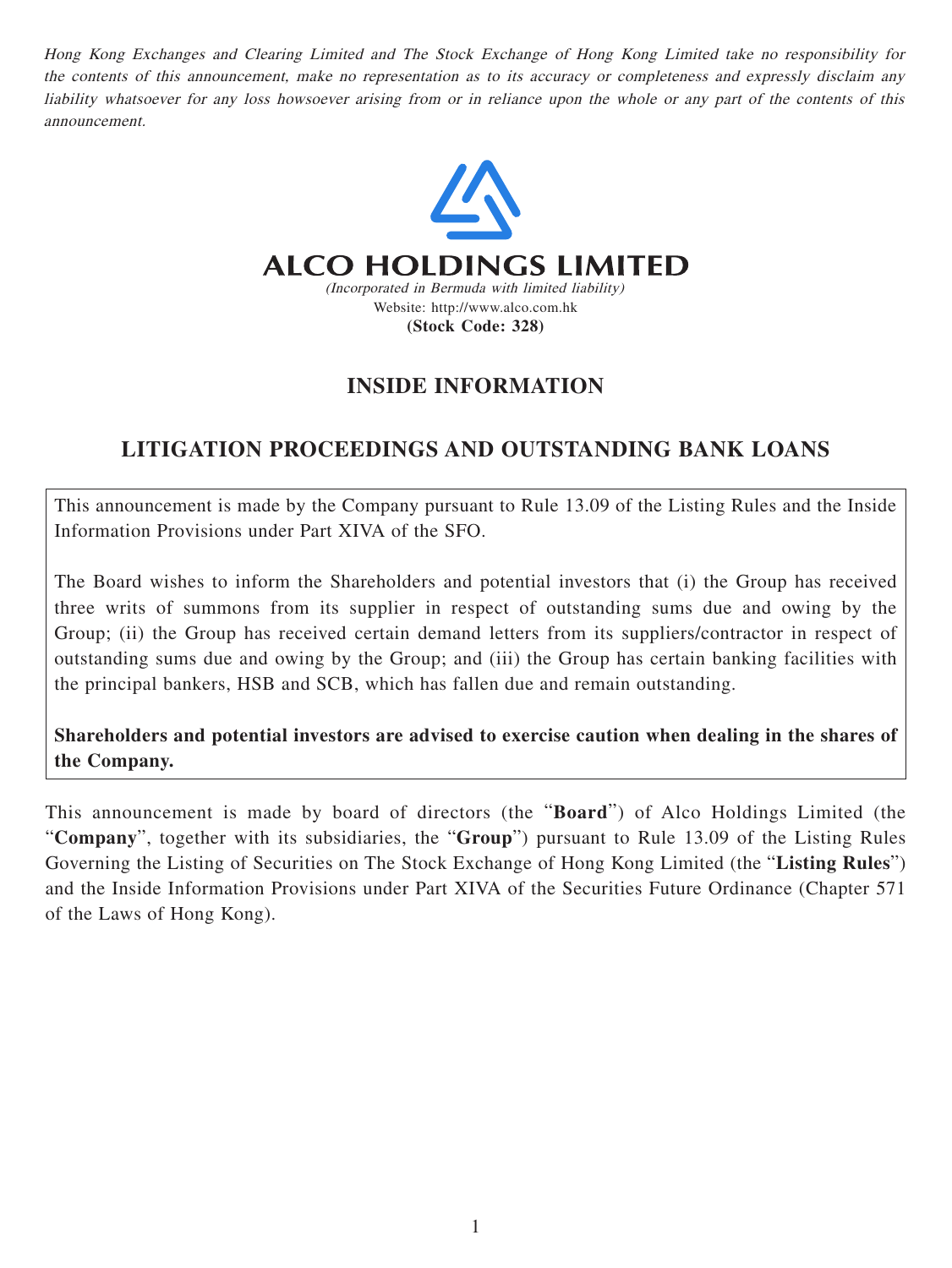#### **LITIGATION PROCEEDINGS**

The Group has received three writs of summons issued by suppliers in respect of outstanding sums due and owing by Alco Electronics Limited ("**Alco Electronics**") and Alco Electronics (Dongguan) Limited ("**Alco Dongguan**"), both are indirect wholly owned subsidiaries of the Company, under supply contracts. Details of which are set out in the table below:

| Date of<br>commencement of |                                                                               |                                                                     |                  |                                             |
|----------------------------|-------------------------------------------------------------------------------|---------------------------------------------------------------------|------------------|---------------------------------------------|
| action                     | Court                                                                         | <b>Plaintiff</b>                                                    | <b>Defendant</b> | Amount claimed                              |
| 14 April 2022              | Zhongkai District People's<br>Court of Huizhou, People's<br>Republic of China | Seoul Alloymetal (Huizhou)<br>$Co., Ltd.*$<br>(首邇合金(惠州)有限公司)        | Alco Dongguan    | HK\$65,882.00 plus interest<br>and costs    |
| 22 April 2022              | Court of First Instance of the<br>High Court of Hong Kong                     | Ching Kung Metal Products<br>Manufactory Limited                    | Alco Electronics | HK\$9,386,954.55 plus<br>interest and costs |
| 28 April 2022              | District Court of Hong Kong                                                   | Shenzhen Tianjiang Electronics<br>Company Limited*<br>(深圳市天將電子有限公司) | Alco Electronics | HK\$537,767.96 plus<br>interest and costs   |

The Group is currently seeking legal advice in respect of the merits of the alleged claims and will make meticulous reply to the litigations. As the litigation proceedings are still at early stage, it is difficult to predict with certainty the final outcome of the litigations. The Company will take every possible step to protect the interests of the Company as well as the interest of the shareholders and potential investors of the Company.

## **LEGAL DISPUTES**

The Group has also received demand letters from certain suppliers/contractors in respect of outstanding sums due and owing by Alco Electronics, Alco Dongguan and Nexstgo Company Limited ("**Nexstgo**"), all are indirect wholly owned subsidiaries of the Company, under supply/service contracts. The aggregate amount of the outstanding sums is approximately HK\$27,600,000 plus interest and costs.

The Group has engaged legal advisors to assess the merits of the alleged claims and has not formulated any decision on the next step. No legal action has been commenced by any of the above claimants against the Group as at the date of this announcement.

## **OUTSTANDING BANK LOANS**

The Group has two principal bankers, namely Hang Seng Bank Limited ("**HSB**") and Shanghai Commercial Bank Limited ("**SCB**").